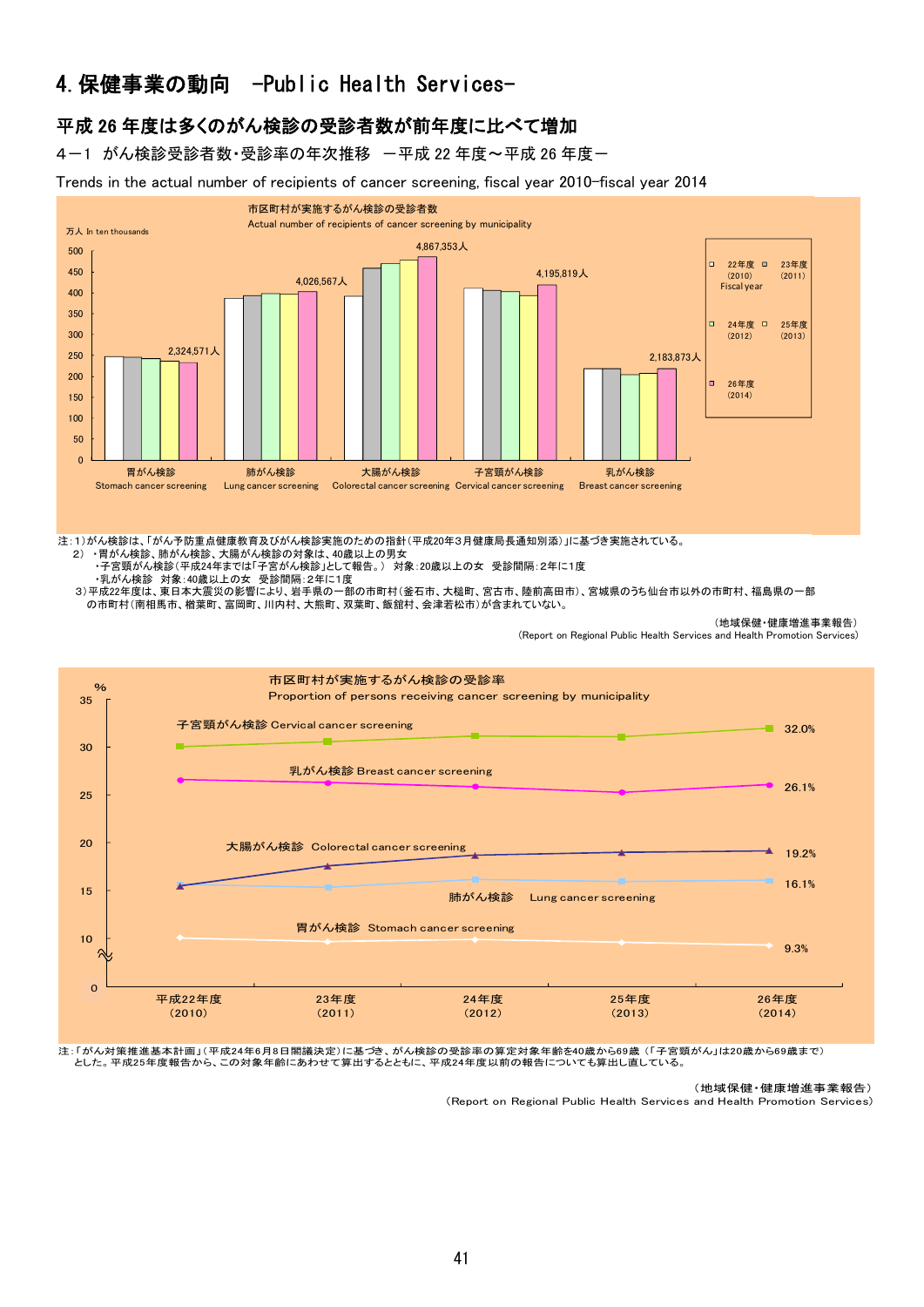# 市区町村の実施する「がん検診」の受診率は、胃がん検診が少ない傾向

4-2 都道府県-21 大都市-中核市別にみたがん検診受診率 -平成 26 年度-

Proportion of persons receiving cancer screening by municipality, fiscal year 2014



「子宮頸がん検診」及び「乳がん検診」のグラフは次頁に掲載

(地域保健・健康増進事業報告)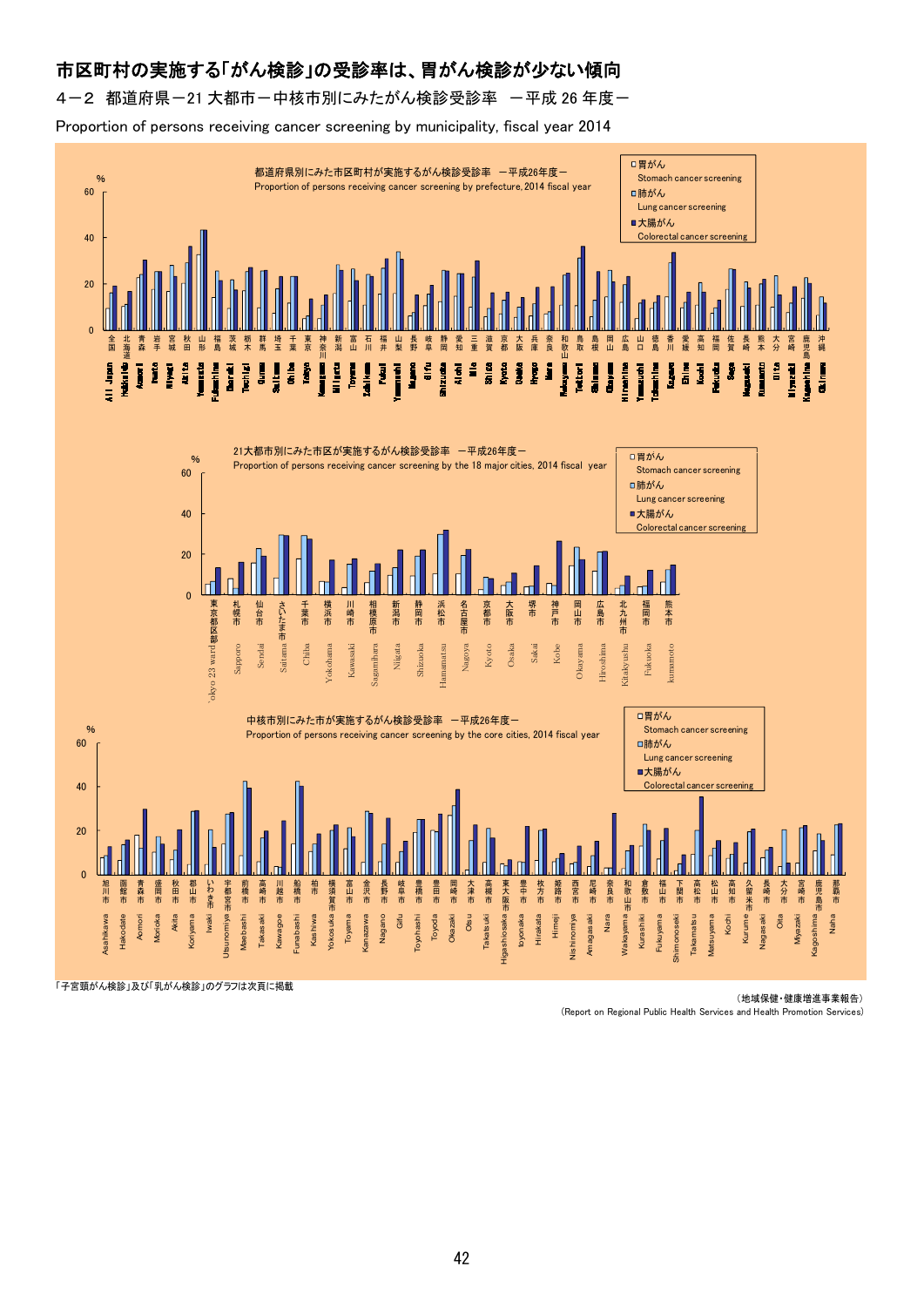



注:「がん対策推進基本計画」(平成24年6月8日閣議決定)に基づき、がん検診の受診率の算定対象年齢を40歳から69歳まで (「子宮がん(子宮頸がん)」は20歳から69歳)とした。

(地域保健・健康増進事業報告)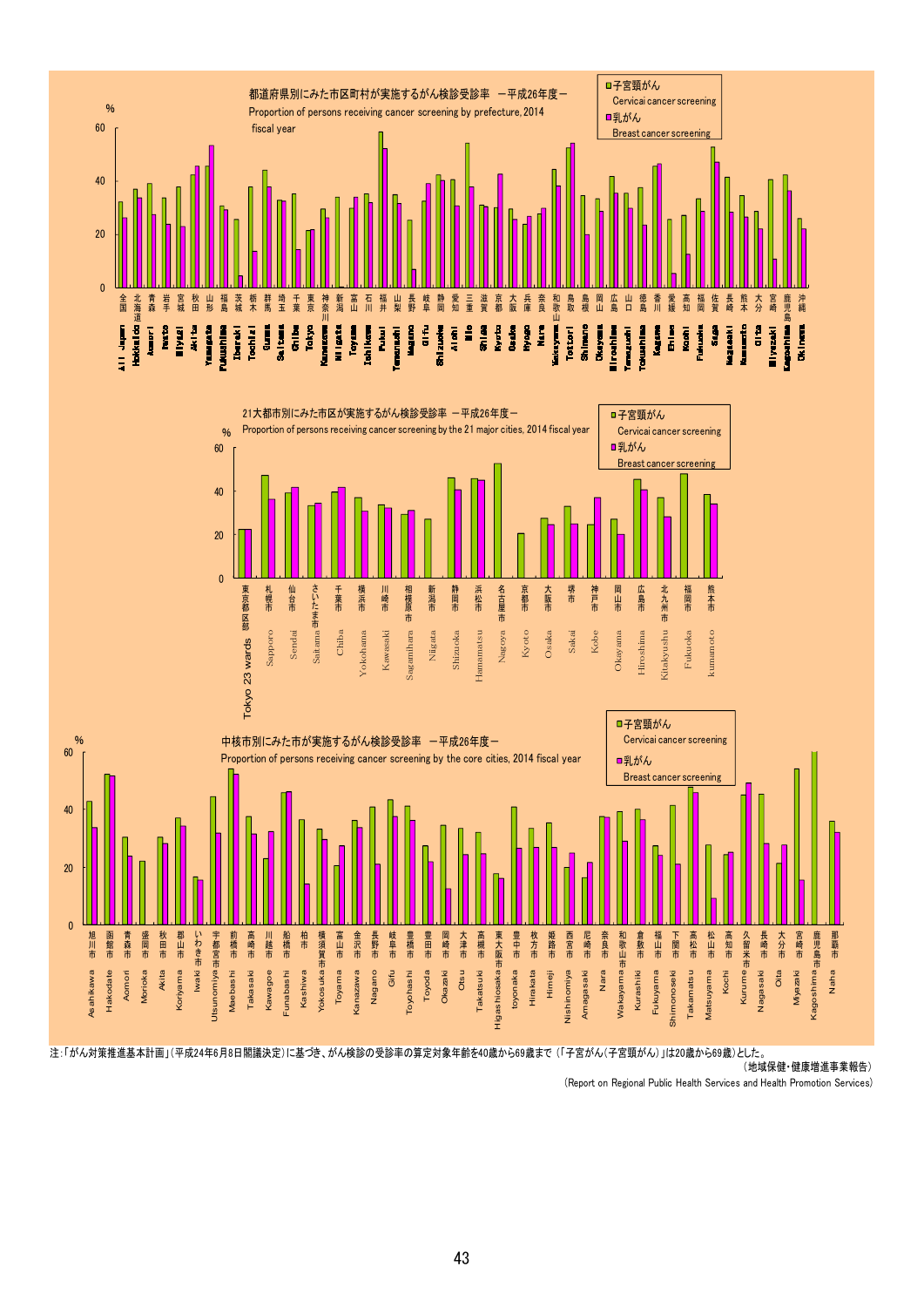## 市区町村が実施する健康診査の受診率には自治体によってばらつきがある

4-3 都道府県-21 大都市-中核市別にみた健康診査受診率 -平成 26 年度-

Proportion of persons receiving health examination by municipality, fiscal year 2014







(地域保健・健康増進事業報告)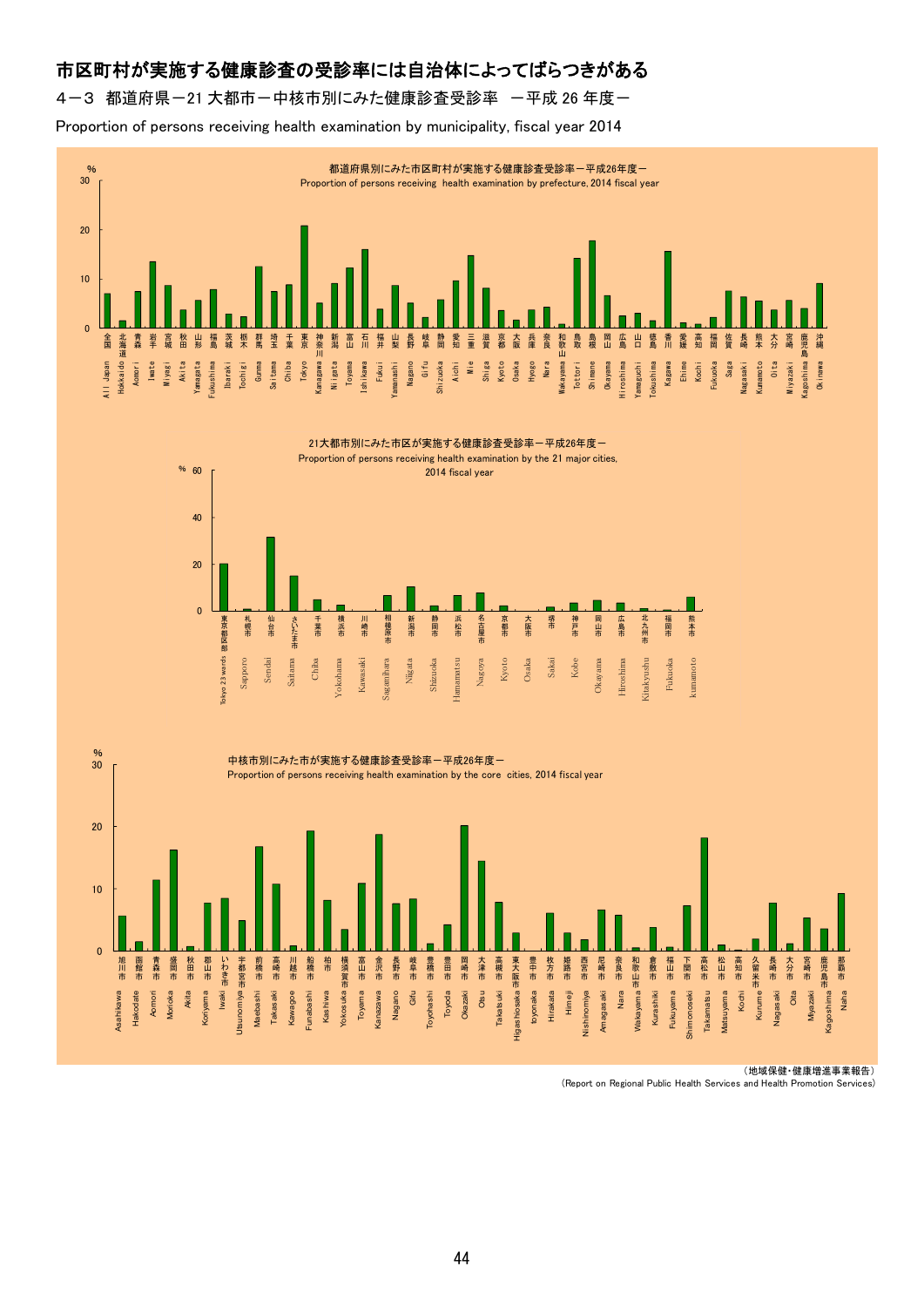# 人工妊娠中絶件数は減少傾向

### 4-4 人工妊娠中絶件数の年次推移 一平成元年~平成 26 年度一

Trends in the number of legal abortions by age group, 1989 year -fiscal year 2014



注:1)「母体保護統計報告」により報告を求めていた平成13年までは暦年の数値であり、「衛生行政報告例」に統合された平成14年からは年度の数値である。 2)平成22年度は、東日本大震災の影響により、福島県の相双保健福祉事務所管轄内の市町村が含まれていない。

(衛生行政報告例) (Report on Public Health Administration and Services)



4-5 都道府県別にみた10代の人工妊娠中絶実施率(女子人口千対)-平成26年度-

注:実施率は、15~19歳の女子人口千対。(15歳未満の人工妊娠中絶件数を含む。)

(衛生行政報告例) (Report on Public Health Administration and Services)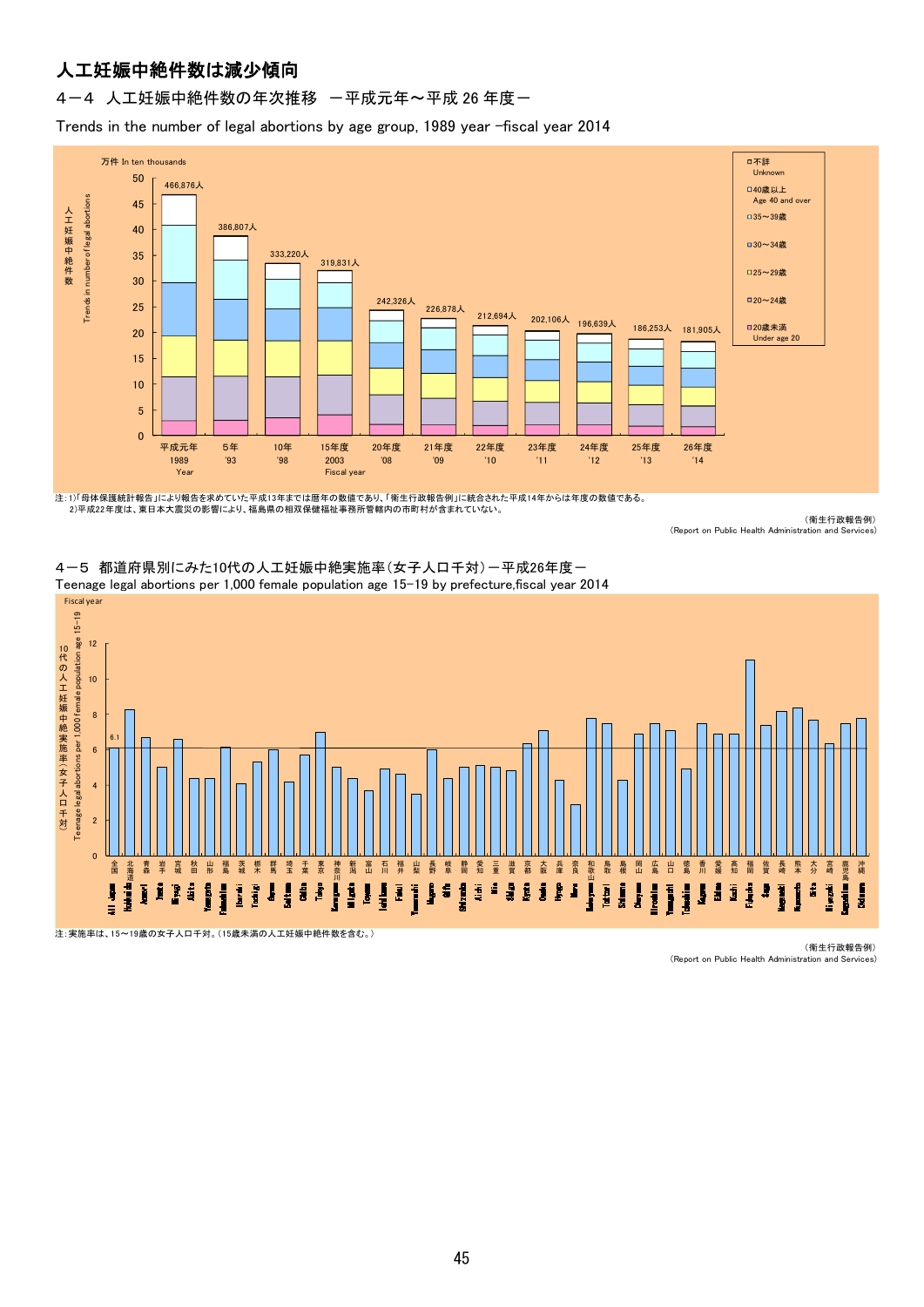## 精神保健福祉相談等は「電話相談」が年々増加

4-6 精神保健福祉相談等の内容別にみた被相談延人員の年次推移 -平成 22 年度~平成 26 年度-

Trends in the total number of clients for mental health and welfare counseling, fiscal year 2010-fiscal year 2014



注:1)保健所及び市区町村における精神保健福祉の相談等延人員である。

(地域保健・健康増進事業報告) (Report on Regional Public Health Services and Health Promotion Services) 2)平成22年度は、東日本大震災の影響により、岩手県の一部の市町村(釜石市、大槌町、宮古市、陸前高田市)、宮城県のうち仙台市以外の 保健所及び市町村、福島県の一部の市町村(南相馬市、楢葉町、富岡町、川内村、大熊町、双葉町、飯舘村、会津若松市)が含まれていない。

## 4-7 精神保健福祉の相談の内容別延人員 一平成 26 年度一

Total number of clients of mental health and welfare counseling by subject matter, fiscal year 2014



注:保健所及び市区町村における精神保健福祉の相談の内容別延人員である。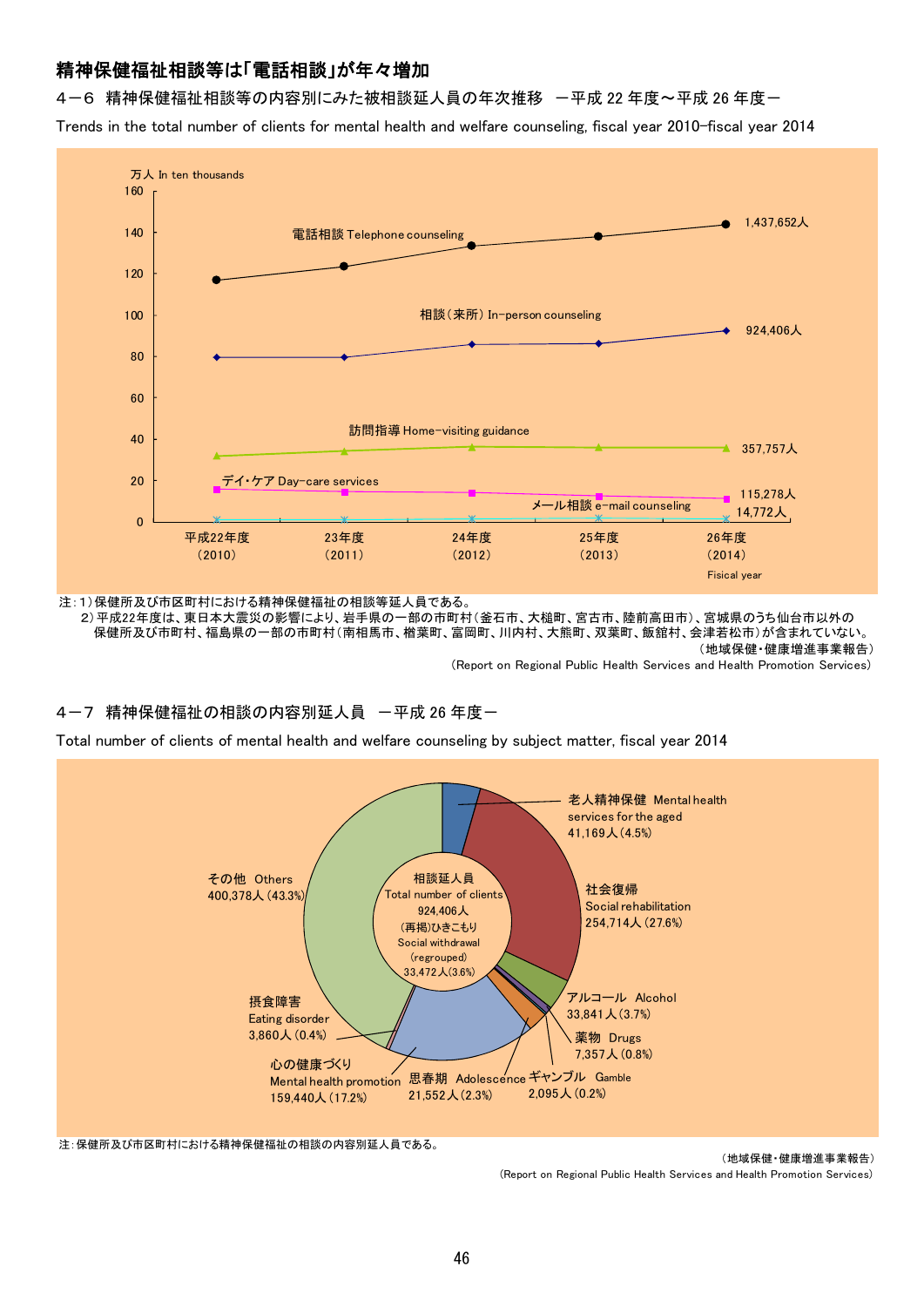## 「骨粗鬆症検診」の市区町村の実施率が前年度に比べて上昇

4-8 市区町村が実施する歯周疾患・骨粗鬆症検診の実施率の年次推移 -平成 22 年度~平成 26 年度-

Trends in the proportion of municipalities providing periodontal disease screening and osteoporosis screening, fiscal year 2010-fiscal year 2014



注:1)検診実施率=(実施市区町村数/全国市区町村数)×100

2)「歯周疾患検診」は、当該市区町村の区域内に居住地を有する40歳、50歳、60歳及び70歳の者を対象として行う問診及び歯周組織検査をいう。

3)「骨粗鬆症検診」は、当該市区町村の区域内に居住地を有する40歳、45歳、50歳、55歳、60歳、65歳及び70歳の女性を対象として行う問診及び骨量測定をいう。 4)平成22年度は、東日本大震災の影響により、岩手県の一部の市町村(釜石市、大槌町、宮古市、陸前高田市)、宮城県のうち仙台市以外の市町村、福島県の 一部の市町村(南相馬市、楢葉町、富岡町、川内村、大熊町、双葉町、飯舘村、会津若松市)が含まれていない。

(地域保健・健康増進事業報告)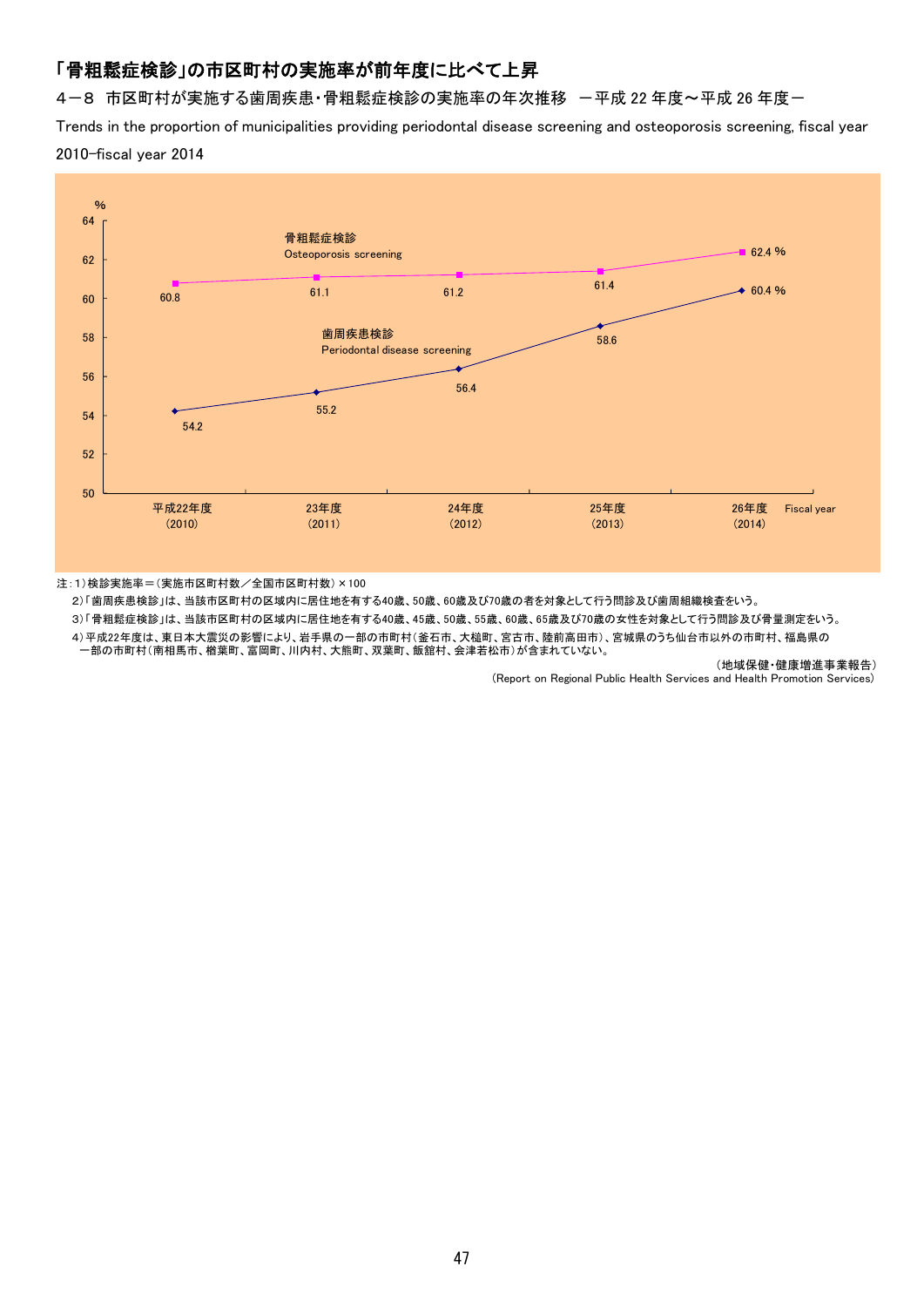## 訪問指導の対象者は、「要指導者等」が最も多い

4-9 訪問指導の対象者別にみた被訪問指導実人員 一平成 26 年度一

The total number of clients of home care guidance by subject matter, fiscal year 2014



療養上の保健指導が必要であると認められる者について、保健師その他の者を訪問させて行われる指導をいう。

2)「要指導者等」とは、生活習慣病改善のための指導が必要な者をいう。

3)「閉じこもり予防」とは、介護予防の観点から支援が必要な者で、健康管理上訪問指導が必要と認められた者をいう。

#### (地域保健・健康増進事業報告)